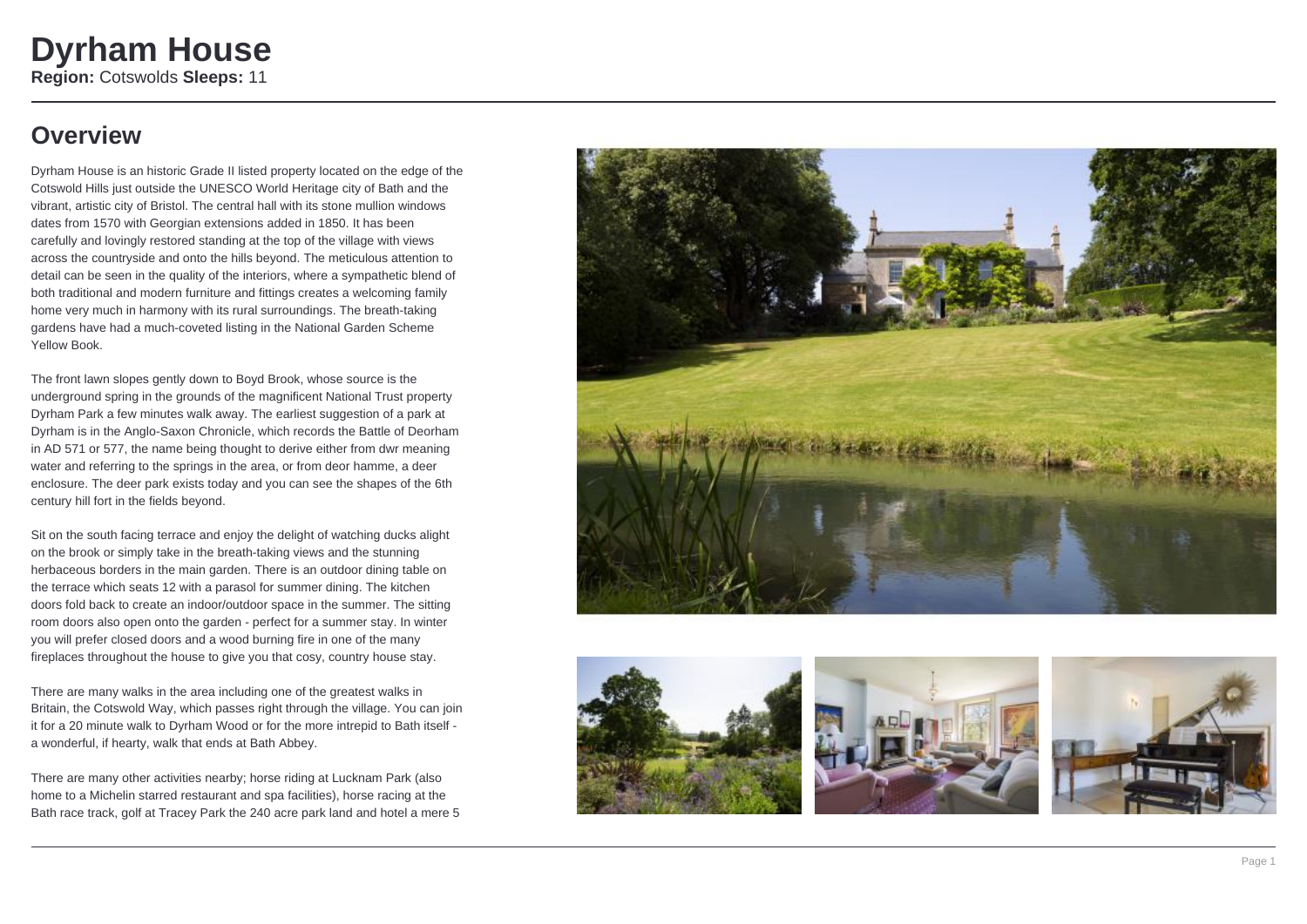minutes away, boating on the River Avon, hot air ballooning in nearby Bristol and tennis in Victoria Park, Bath.

The stunning, historic cities of Bath and Bristol offer a wealth of sightseeing and cultural activities from museums to art centres, cinemas and theatre including the Bristol Old Vic, one of the oldest and most revered theatres in Britain. There are four Michelin starred restaurants in Bristol. Both Bristol and Bath host antique markets, farmers markets and excellent independent shops. Bath is home to the ancient Roman Baths and the luxuriously modern Thermae Bath Spa, which houses the only natural thermal hot springs in Britain. In Bristol try a spa day and fine dining at The Lido the restored Victorian outdoor heated pool and spa in the city centre.

There are many other historic towns, villages and properties nearby which offer excellent family trips. Visit Lacock Abbey in nearby Lacock where Harry Potter was filmed or the thatched cottages of Castle Combe also home to the Michelin starred restaurant in the Combe Manor Hotel a 10 minute drive away.

Or enjoy the beautiful Victorian seaside town of Clevedon on the Severn Estuary 10 miles outside of Bristol, featuring the fully restored Victoria jetty, Clevedon Pier. Clevedon has seaside walks, a sailing club and the restored Victorian 'tidal pool' for swimming and kayaking. 10 miles outside of Bath is Longleat Safari Park in the grounds of the Elizabethan stately manor house.

Dyrham House is an oasis of tranquillity that will welcome you back to its beautiful, private setting from whatever fun trip you choose with your friends and family!

#### **Facilities**

**Recommended** • **Exclusive** • Heritage Collection • Ideal for Kids • Ideal for Teens • Wi-Fi/Internet • Walk to Village • Walk to Restaurant • BBQ • Ideal for Xmas/NY • Indoor Games • Outdoor Games • DVD • Working Fireplace • Heating • Cot(s) • High Chair(s) • Rural Location • Walking/Hiking Paths • Golf Nearby • Horse Riding • Outstanding Landscapes • Outdoor Pursuit & Activities • Tourist Towns & Villages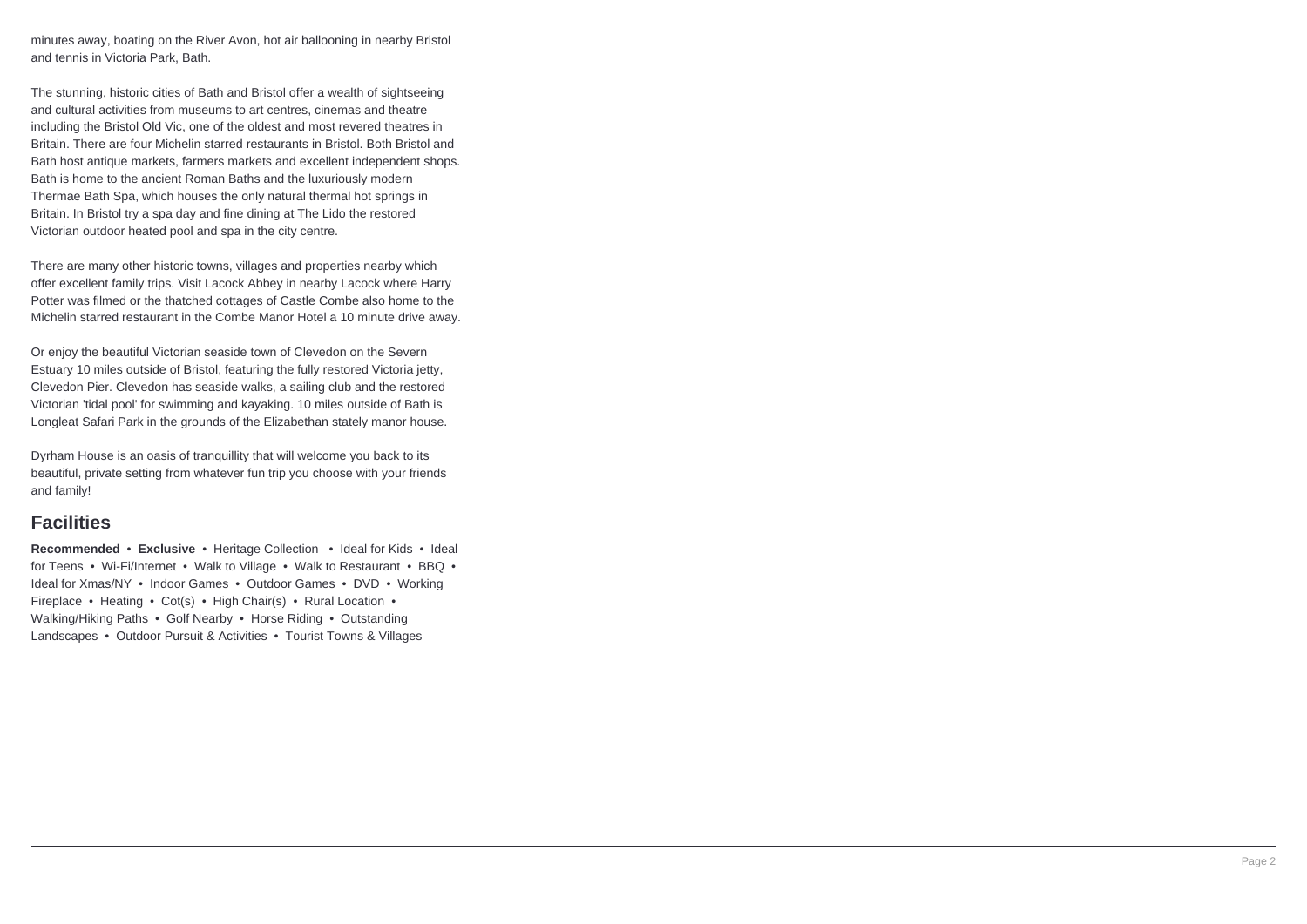### **Interior & Grounds**

#### **Interior**

Ground Floor

- Living room with snug area to one side
- Kitchen with Aga and electric oven, large fridge freezer, dishwasher, microwave and coffee machine. The room has bi-folding doors which open onto the garden.
- Dining room with large table and seating for 10
- Hall with piano and ample seating areas
- Laundry room with washing machine and tumble drier
- Boot room
- Cloakroom

#### First Floor

- Master bedrooms with ensuire bathroom with bath tub and walk in shower
- Bedroom 2: Double bedroom
- Bedroom 3: Double bedroom
- Bedroom 4: Double bedroom
- Bedroom 5: Single bedroom
- Bedroom 6: Twin bedroom
- Family Bathroom1: With bath tub and overhead shower
- Family Bathroom2: With bath tub

#### **Outside**

- Private lawned gardens
- Kitchen garden
- Portable barbecue
- River







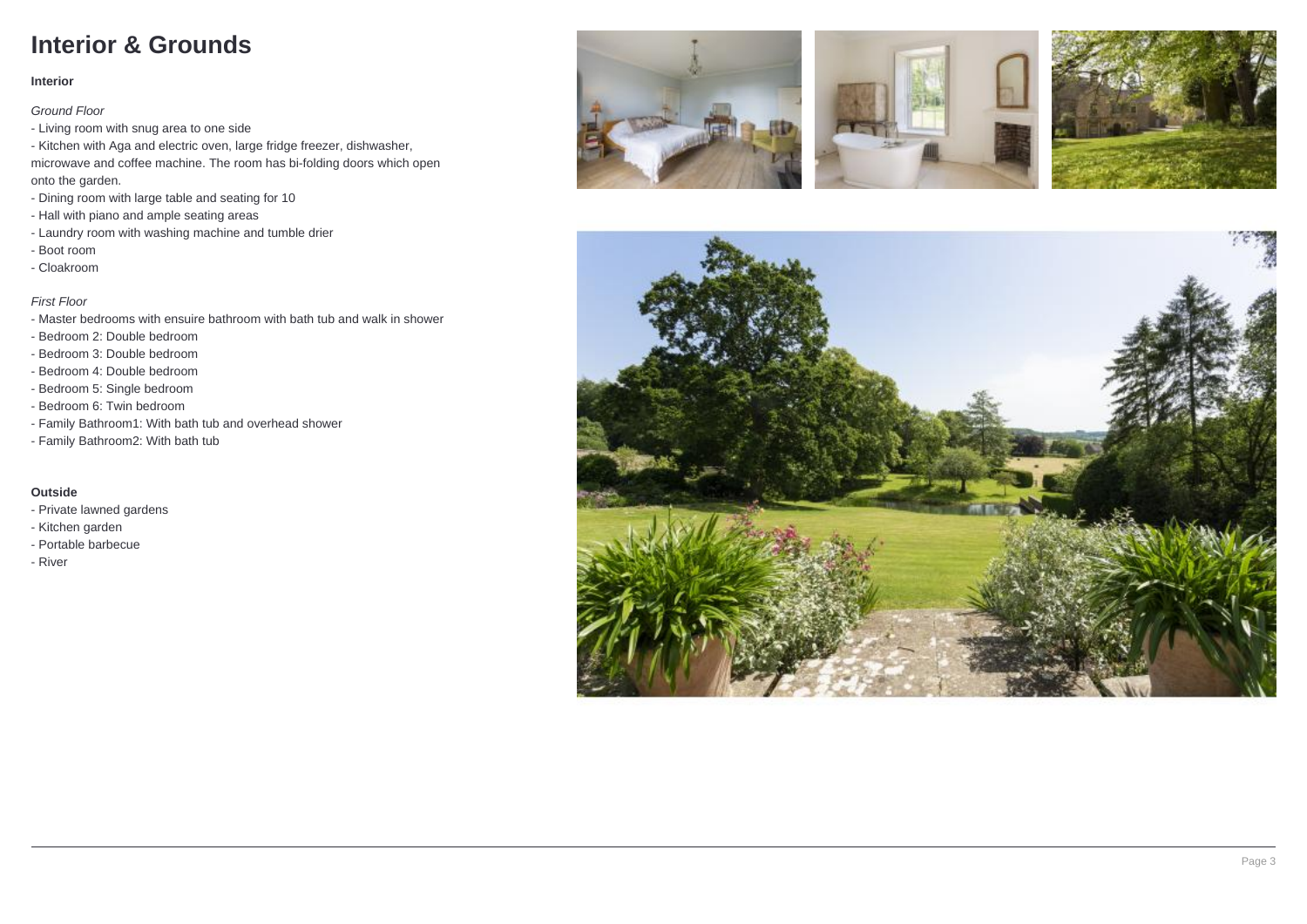## **Location & Local Information**

Dyrham House is located in one of the most picturesque parts of the country, right on the doorstep of the famous walking route The Cotswold Way. The local area is truly a walkers haven and you'll find pamphlets in the house to direct you. You'll benefit from the peace and quiet of a country retreat whilst still being easily accessible to the cultural hubs of Bath and Bristol.

As a UNESCO World Heritage city, you'd be silly to pass up a trip to Bath. With the Roman Baths, more museums than you can shake a stick at, markets and gorgeous Georgian architecture, there's so much to do.

Bristol is a vibrant and forward-thinking city. With one of the country's most diverse music and arts scenes, you'll be spoilt for choice when it comes to eating, drinking, live music and dancing into the early hours. A plethora of activities are available in the local area too; cycling, horse riding, golf, boating, hiking, National Trust properties and restaurants galore.

#### **Local Amenities**

| <b>Nearest Town/City</b>     | <b>Bath</b><br>(15 Km)     |
|------------------------------|----------------------------|
| <b>Nearest Town/City</b>     | <b>Bristol</b><br>(20 Km)  |
| <b>Nearest Train Station</b> | <b>Bath Spa</b><br>(15 Km) |

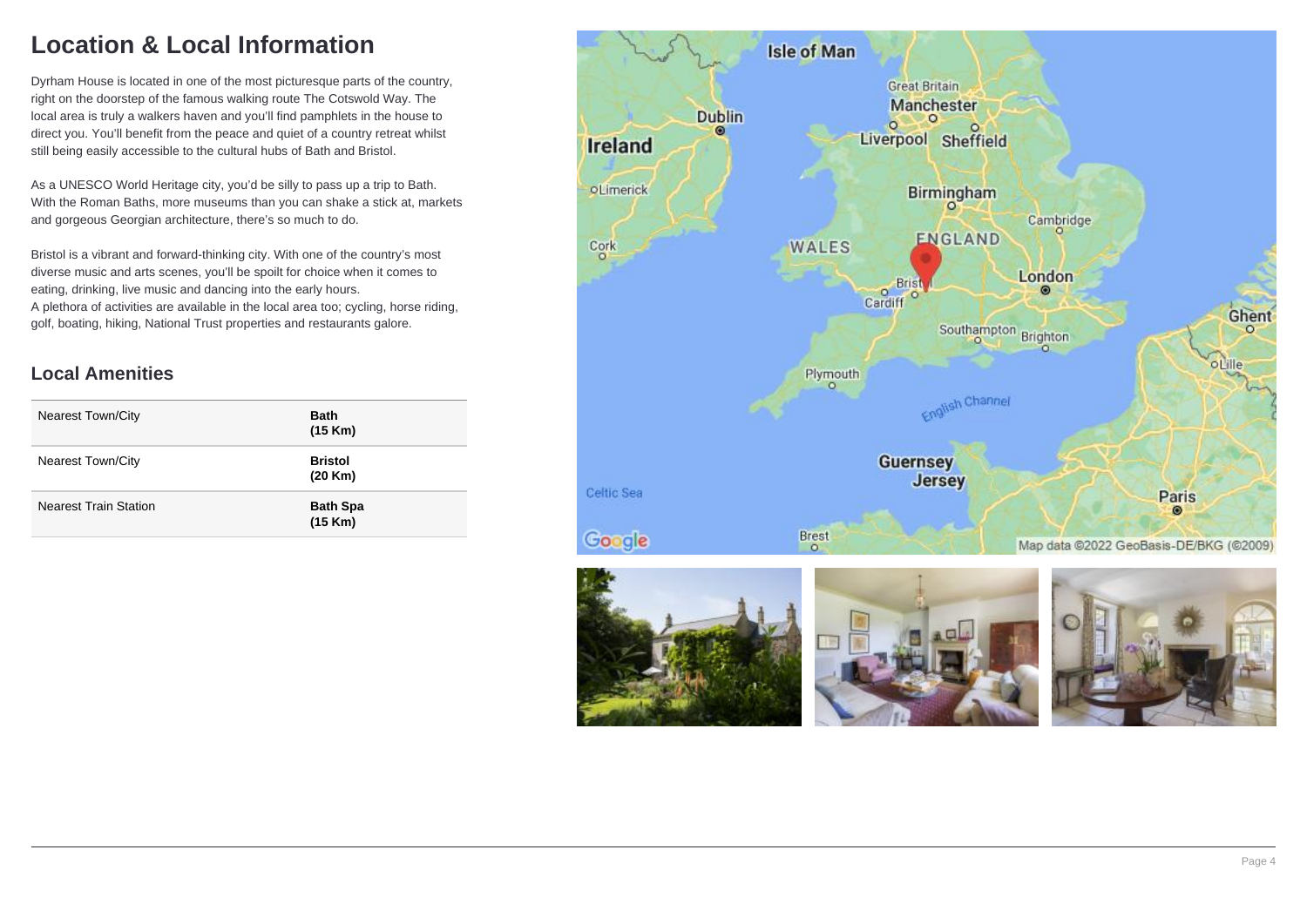## **What Oliver loves…**

- With the Iconic cities of Bath and Bristol nearby, there is no shortage of things to do for all the family
- With Dyrham Park (National Trust) a mere 5-minute drive away, it might be worth taking a family membership to enjoy the many walks, gardens and activities this magnificent park offers
- For those who enjoy sketching, there are numerous nooks and crannies around the grounds, making it a perfect base for budding painters

## **What you should know…**

This spacious property is ideal for the whole family however please note no dogs are allowed to stay.